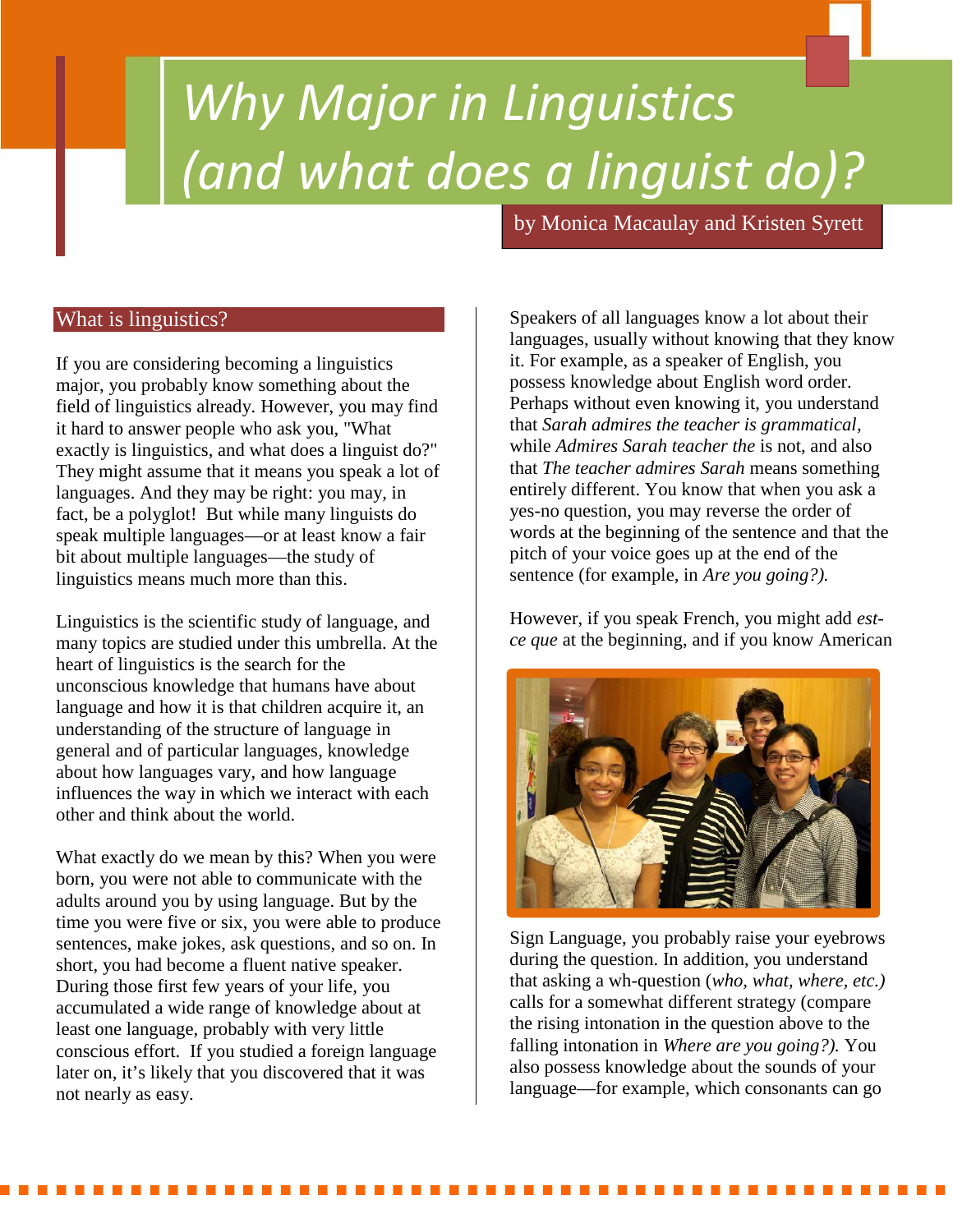together in a word. You know that *slint* could be an English word, while *sbint* could not be. And you most likely know something about the role of language in your interactions with others. You know that certain words are "taboo" or controversial, that certain contexts might require more formal or less formal language, and that certain expressions or ways of speaking draw upon shared knowledge between speakers.

Linguists investigate how people acquire their knowledge about language, how this knowledge interacts with other cognitive processes, how it varies across speakers and geographic regions, and how to model this knowledge computationally. They study how to represent the structure of the various aspects of language (such as sounds or meaning), how to account for different linguistic patterns theoretically, and how the different components of language interact with each other. Many linguists do fieldwork, collecting empirical evidence to help them gain insight into a specific language or languages in general. They work with speakers of different languages to discover patterns and/or to document the language, search databases (or corpora) of spoken and written language, and run carefully-designed experiments with children and adults in schools, in the field, and in university labs. Yes, linguistics is a science!

By now you can see that while linguists may be better informed if they know multiple languages, the work of a linguist actually involves learning about Language, rather than learning different languages.

### What will I study as a linguistics major?

Linguistics is a major that gives you insight into one of the most intriguing aspects of human knowledge and behavior. Majoring in linguistics means that you will learn about many aspects of human language, including sounds (phonetics, phonology), words (morphology), sentences (syntax), and meaning (semantics). It can involve looking at how languages change over time (historical linguistics); how language varies from situation to situation, group to group, and place to place (sociolinguistics, dialectology); how people use language in context (pragmatics, discourse analysis); how to model aspects of language (computational linguistics); how people acquire or learn language (language acquisition); and how people process language (psycholinguistics, experimental linguistics).

Linguistics programs may be organized around different aspects of the field. For example, in addition to or instead of the above areas, a program might choose to focus on a particular language or group of languages; how language relates to historical, social, and cultural issues (anthropological linguistics); how language is taught in a classroom setting, or how students learn language (applied linguistics); or the connections between linguistics and cognitive science.

Although linguistics programs in the United States may vary in their emphasis and their approach, they tend to have similar requirements. You will most likely be required to take an introductory course in linguistics, and to take one or more courses in the core theoretical areas of linguistics. You may also be required or encouraged to have proficiency in at least one language besides English in order to help you understand how languages vary and how your native language fits into the bigger picture and informs your judgments.

In addition, you may be encouraged to complement your linguistic studies with courses in related areas, such as cognitive psychology, cognitive science, philosophy, anthropology, computer science, or communication sciences. You might choose to double major and make your linguistic work part of an interdisciplinary program of study. A secondary specialization in one of the areas just mentioned complements a linguistics major nicely, and can enhance your training and marketability. You may also choose to engage in independent research, such as working as an assistant in a language laboratory, spending time studying and/or traveling abroad, or doing fieldwork. Taking advantage of these opportunities allows you to be more wellrounded and better informed, and will open more doors for you after graduation.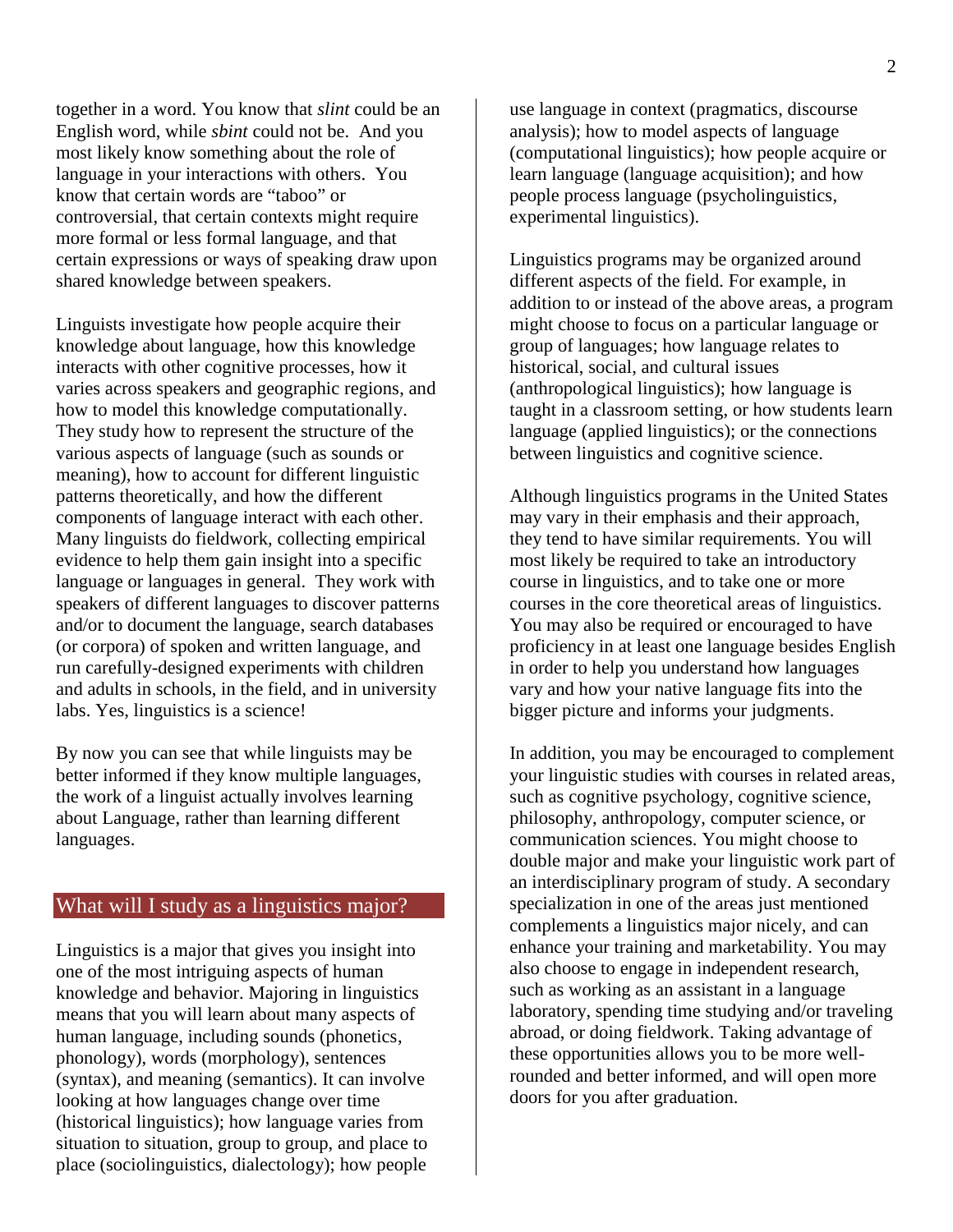## What opportunities will I have with a linguistics degree?

Students who major in linguistics acquire valuable intellectual skills, such as analytical reasoning, critical thinking, argumentation, and clarity of expression. This means making insightful observations, formulating clear, testable hypotheses, generating predictions, making arguments and drawing conclusions, and communicating findings to a wider community. Linguistics majors are therefore well equipped for a variety of graduate-level and professional programs and careers. Some may require additional training or skills, but not all do.

#### **Graduate Studies and Professional Programs**

- MA and PhD programs in fields such as linguistics, cognitive science, psychology, computer science, anthropology, philosophy, communication sciences, education, English, cognitive neuroscience, and the study of particular language(s)
- $\div$  TESOL and applied linguistics programs focused on teaching English to non-native speakers
- ❖ Professional programs such as law school, speech pathology, communication sciences and disorders, or library/information science

#### **Career Opportunities**

**Work in the computer industry:** Training in linguistics can equip you to work on speech recognition, text-to-speech synthesis, artificial intelligence, natural language processing, and computer-mediated language learning.

**Work in education:** People with a background in linguistics and education can develop materials for different populations, train teachers, design assessments, find effective ways to teach languagerelated topics in specific communities, or use the language of a community effectively in instruction. Many applied linguists are involved in teacher education and educational research.

**Teach English as a Second Language (ESL) in the United States or abroad:** If you want to teach ESL in the US, you will probably need additional training in language pedagogy, such as credentials in Teaching English as a Second or Other Language (TESOL). Many teaching positions abroad require only an undergraduate degree, but at least some specialized training in the subject will make you a much more effective teacher. Linguistics can give you a valuable cross-language perspective.

**Teach at the university level:** If you go on to get a graduate degree in linguistics you might teach in departments such as Linguistics, Philosophy, Psychology, Speech/Communication Sciences, Anthropology, English, and departments focused on specific foreign languages.

**Work as a translator or interpreter:** Skilled translators and interpreters are needed everywhere, from government to hospitals to courts of law. For this line of work, a high level of proficiency in the relevant language(s) is necessary, and additional specialized training may be required.

**Teach a foreign language:** Your students will benefit from your knowledge of language structure and your ability to make certain aspects of the language especially clear. You will need to be very proficient in the relevant language, and you may need additional training in language pedagogy.



**Work on language documentation or conduct fieldwork**: Some agencies and institutes seek linguists to work with language consultants in